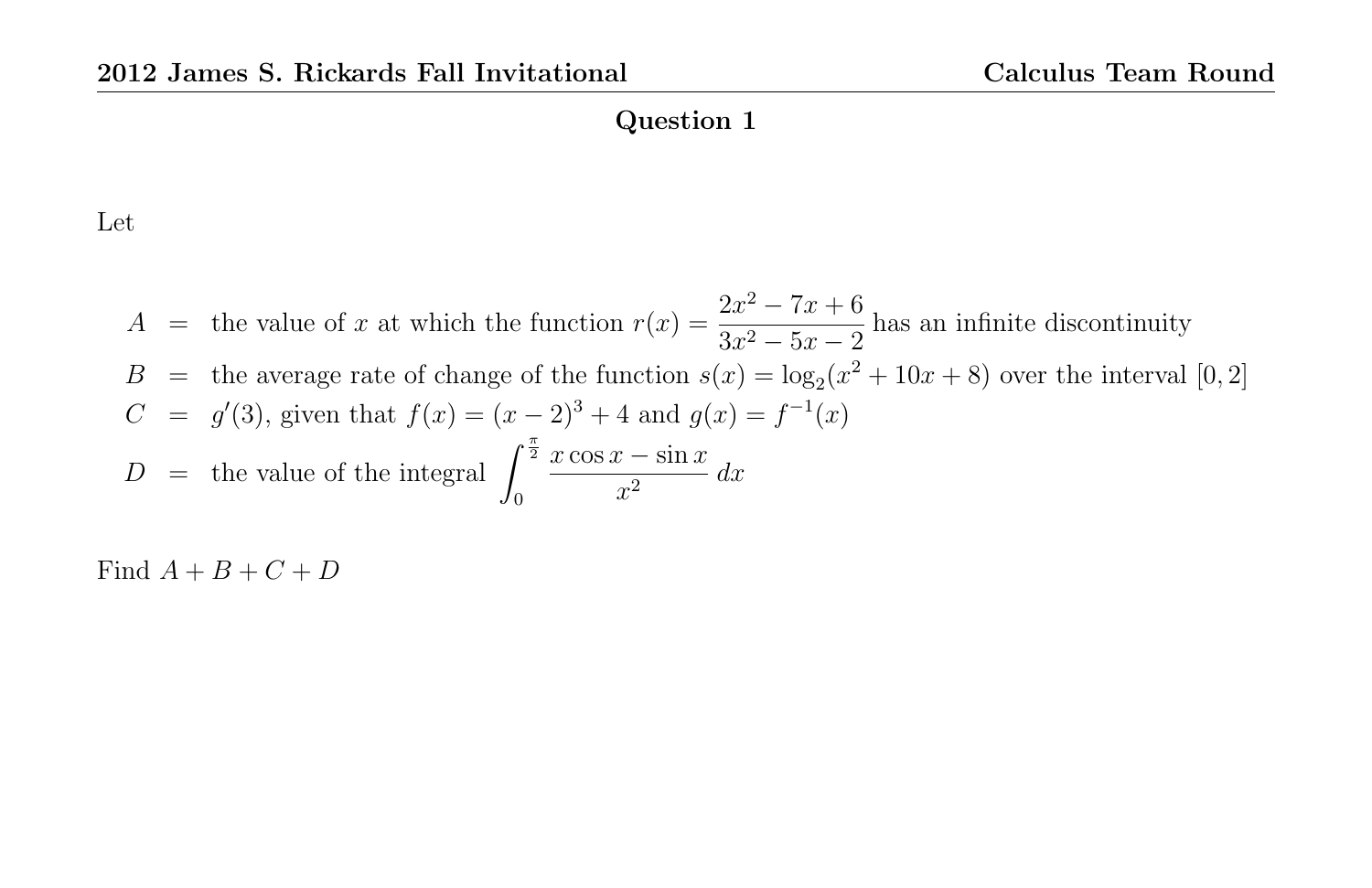#### Let

- $A =$  the maximum possible value of the product of two real numbers, given that their sum is 10
- B = the minimum possible distance from the point  $(5, 0)$  to a point on the curve  $f(x) = x^2 + 1$
- C = the maximum value of the function  $h(x) = x^3 6x^2 + 9x + 10$  on the closed interval [0,5]
- $D =$  the largest possible area of a triangle inscribed in the region bounded by the graphs of  $f(x) = -x^2 + 6x$  and  $g(x) = 2x$  (that is, every point in the interior of the triangle is also in the interior of the given region)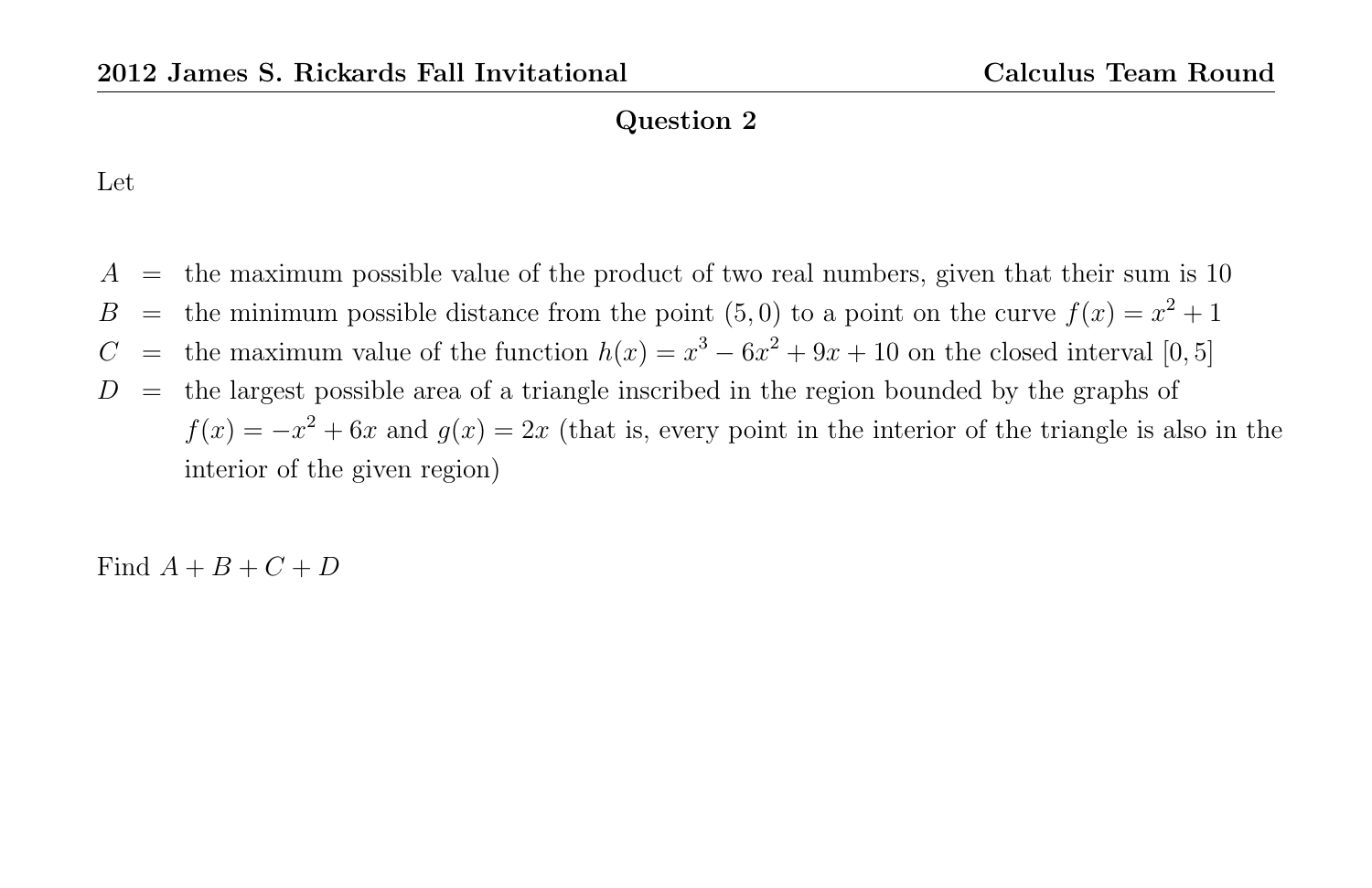#### Let

- $A =$  the slope of the line passing through the origin and tangent to the graph of  $f(x) = x^2 + 5$ , where  $x > 0$ .
- Where  $x > 0$ .<br>B = the approximation of  $\sqrt{2012}$  using the line tangent to the curve  $f(x) = \sqrt{x}$  at the point (2025, 45).
- $C =$  the area of the triangular region bounded by the coordinate axes and the line tangent to the graph of  $g(x) = \frac{1}{x}$  $\boldsymbol{x}$ at  $x = 2$ .

Find  $A + B + C$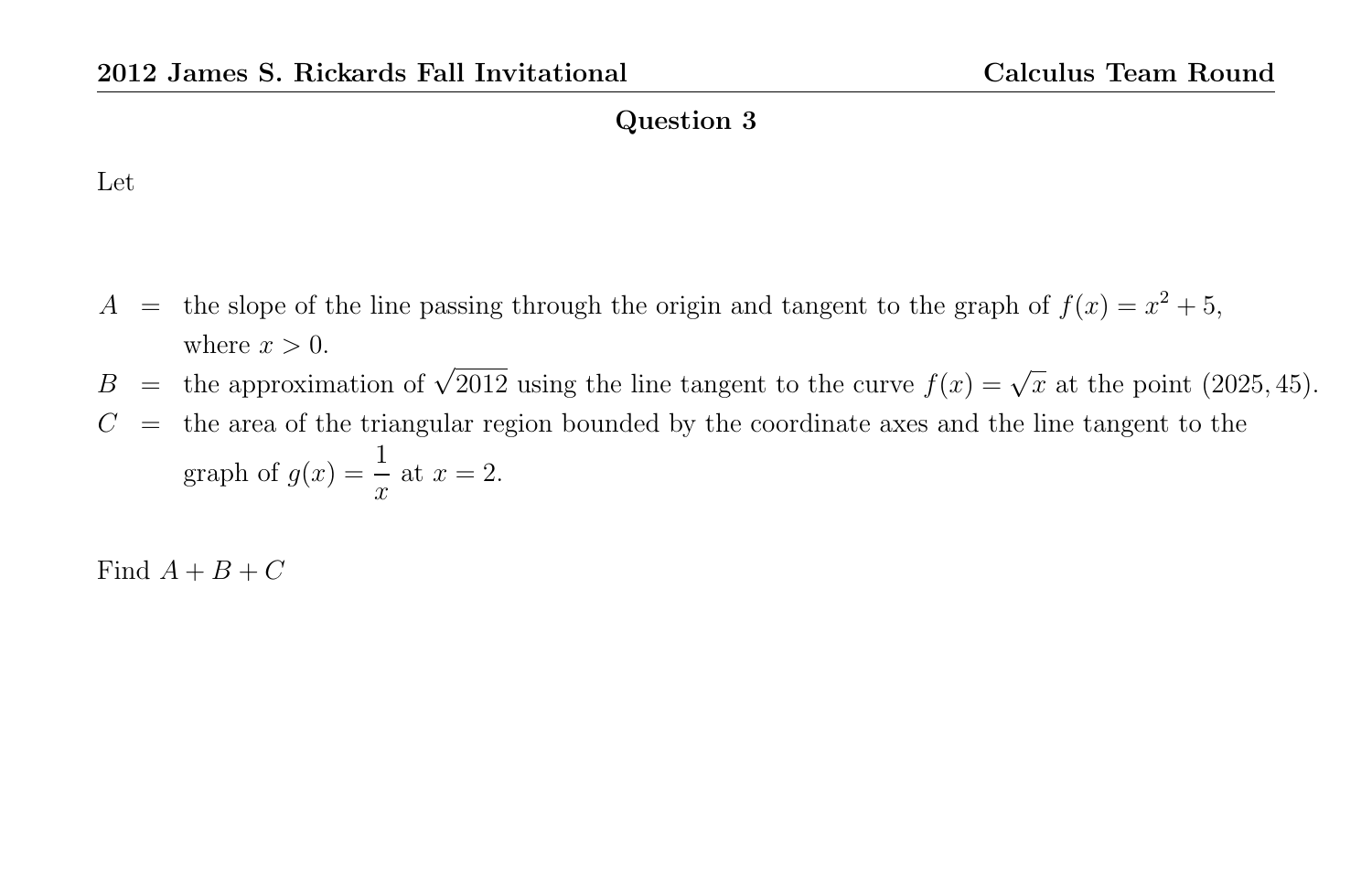For this problem, give only the answer to part  $D$ . In this problem, you will evaluate an integral using the substitution  $t = \tan \left( \frac{\theta}{2} \right)$ 2  $\setminus$ .

$$
A = \sin\left(\frac{\theta}{2}\right) \text{ and } \cos\left(\frac{\theta}{2}\right) \text{ in terms of } t
$$
  
\n
$$
B = \sin\theta \text{ in terms of } t
$$
  
\n
$$
C = \cos\theta \text{ in terms of } t
$$
  
\n
$$
D = c, \text{ where}
$$
  
\n
$$
\int_0^{\frac{\pi}{2}} \frac{1}{\sin\theta + \sqrt{3}\cos\theta} d\theta = \frac{1}{2} \ln c
$$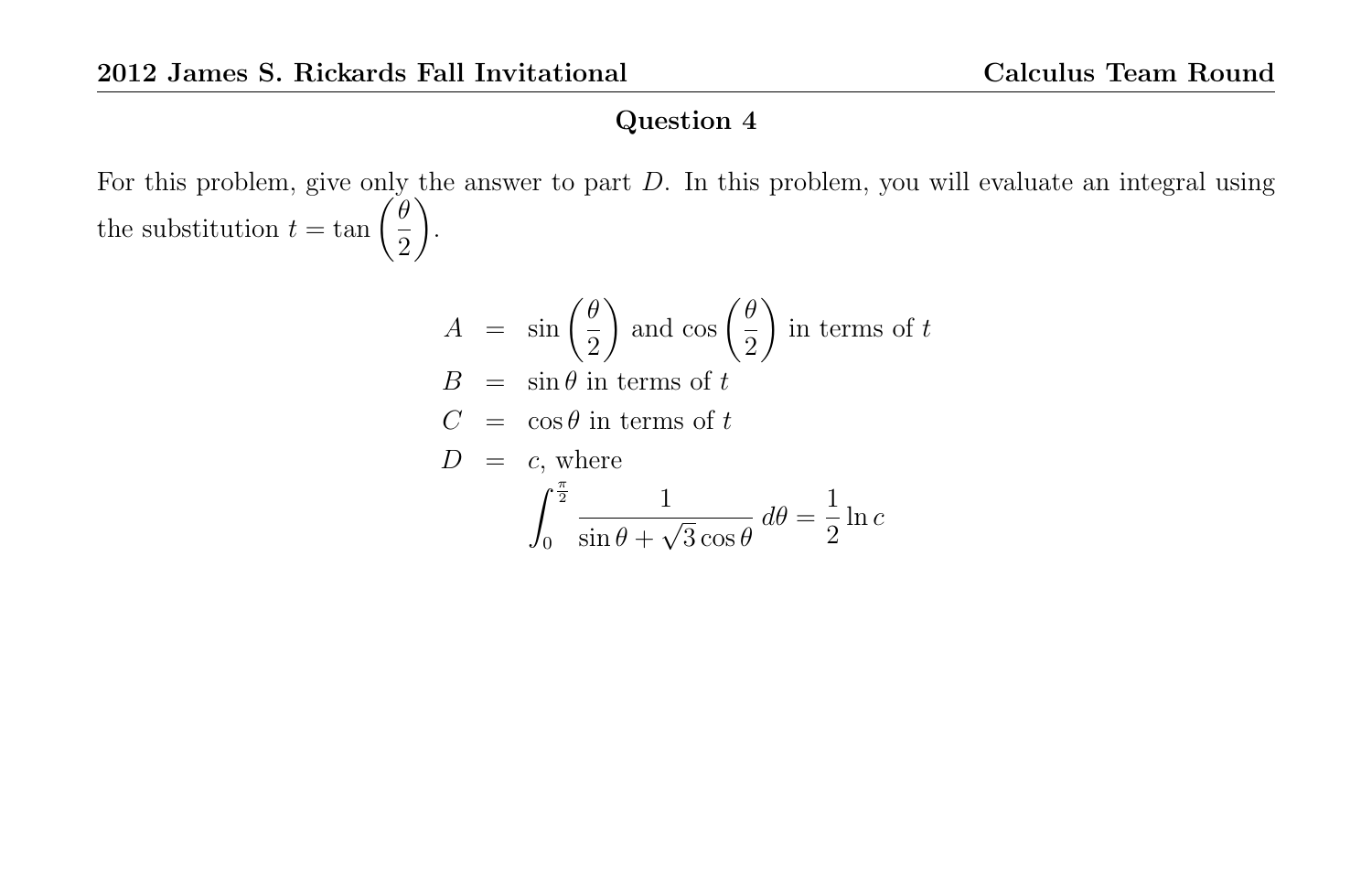Consider the function  $f(x) = x(x-3)^3$ . Then let

- $A =$  the value of  $f'(0)$
- $B =$  the length of the interval over which  $f(x)$  is concave down
- $C =$  the value of x at which  $f(x)$  has a local minimum
- $D =$  the number of local maxima that  $f(x)$  has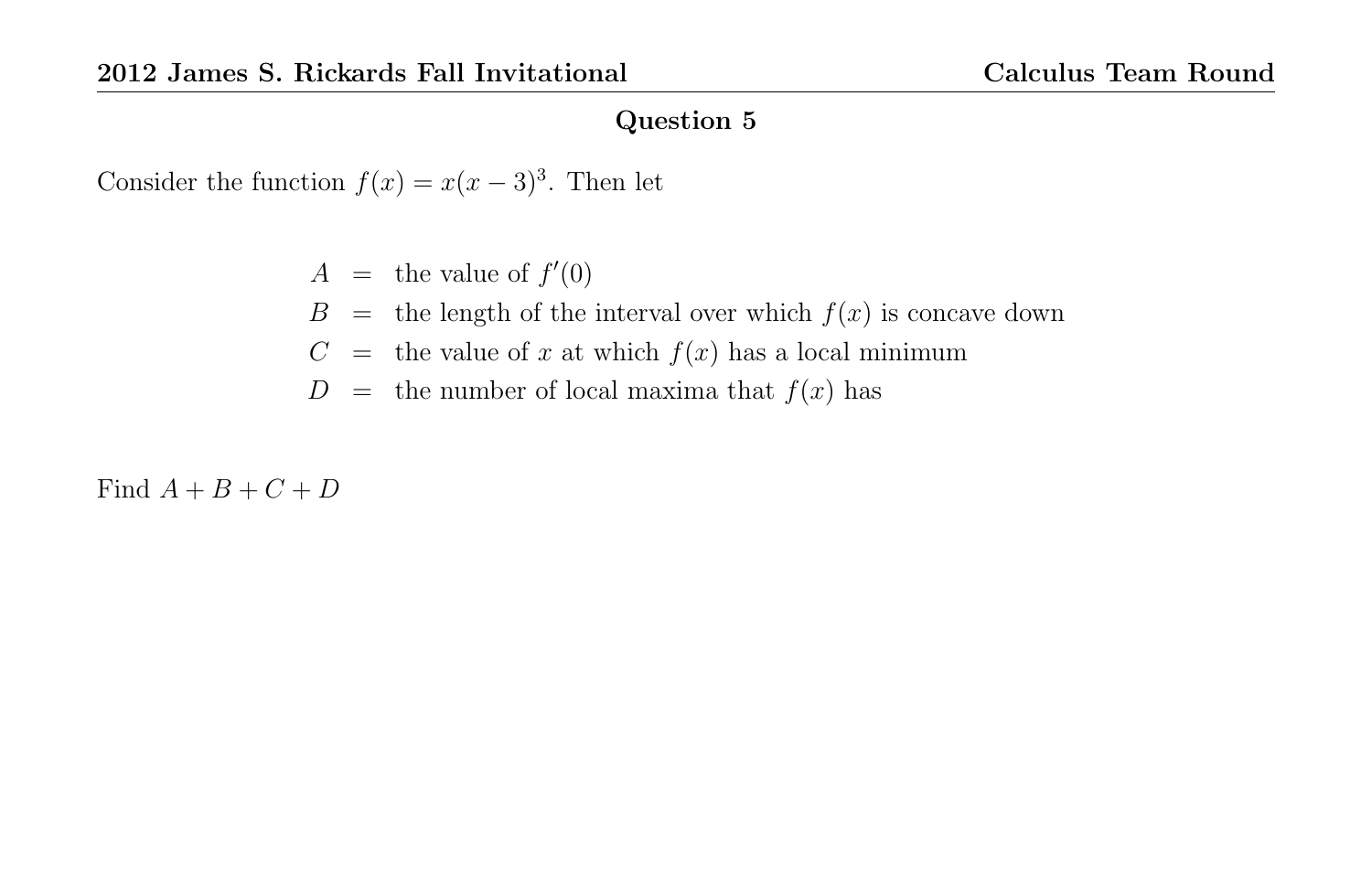#### Let

- $A =$  the volume of the solid formed by rotating the region bounded by  $y = x^3$ ,  $y = 8$ , and  $x = 0$ about the  $y$ -axis
- B = the volume of the solid formed by rotating the region bounded by  $y = 2x^2 x^3$  and  $y = 0$ about the y-axis
- $C =$  the volume of the solid with square cross sections whose base is defined by the equation  $x^2 + y^2 = 16$
- D = the area bound by the graph of  $y = -(x 2)^2 + 4$  and the x-axis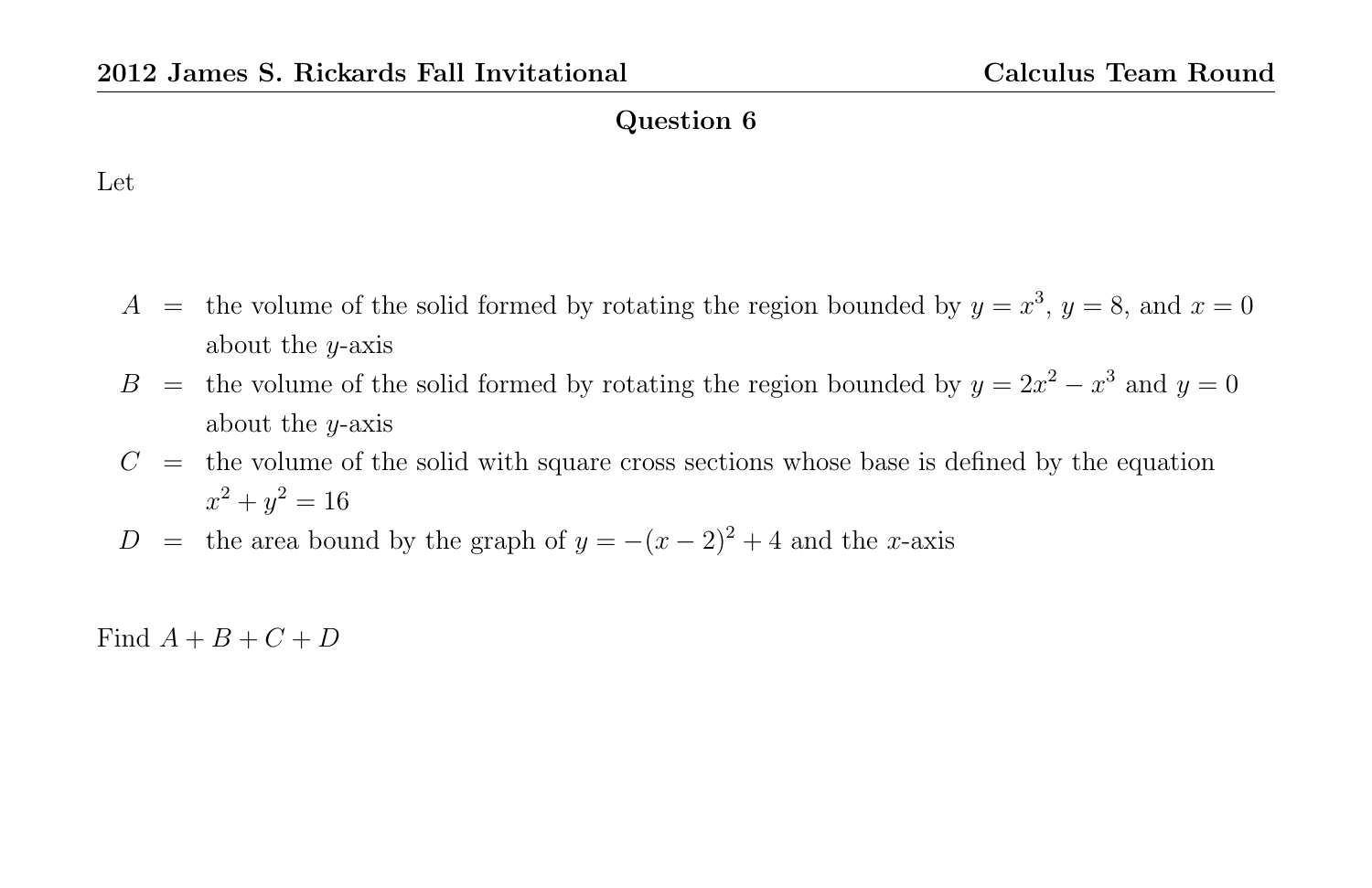Let

$$
A = \lim_{x \to 0^{+}} x \ln\left(\frac{1}{x}\right)
$$
  

$$
B = \lim_{x \to -1} \frac{3x^{2} + 8x + 5}{x + 1}
$$
  

$$
C = \lim_{x \to \infty} \frac{2e^{x} + 4x + 6}{e^{x} + 6x + 3}
$$

Find  $A + B + C$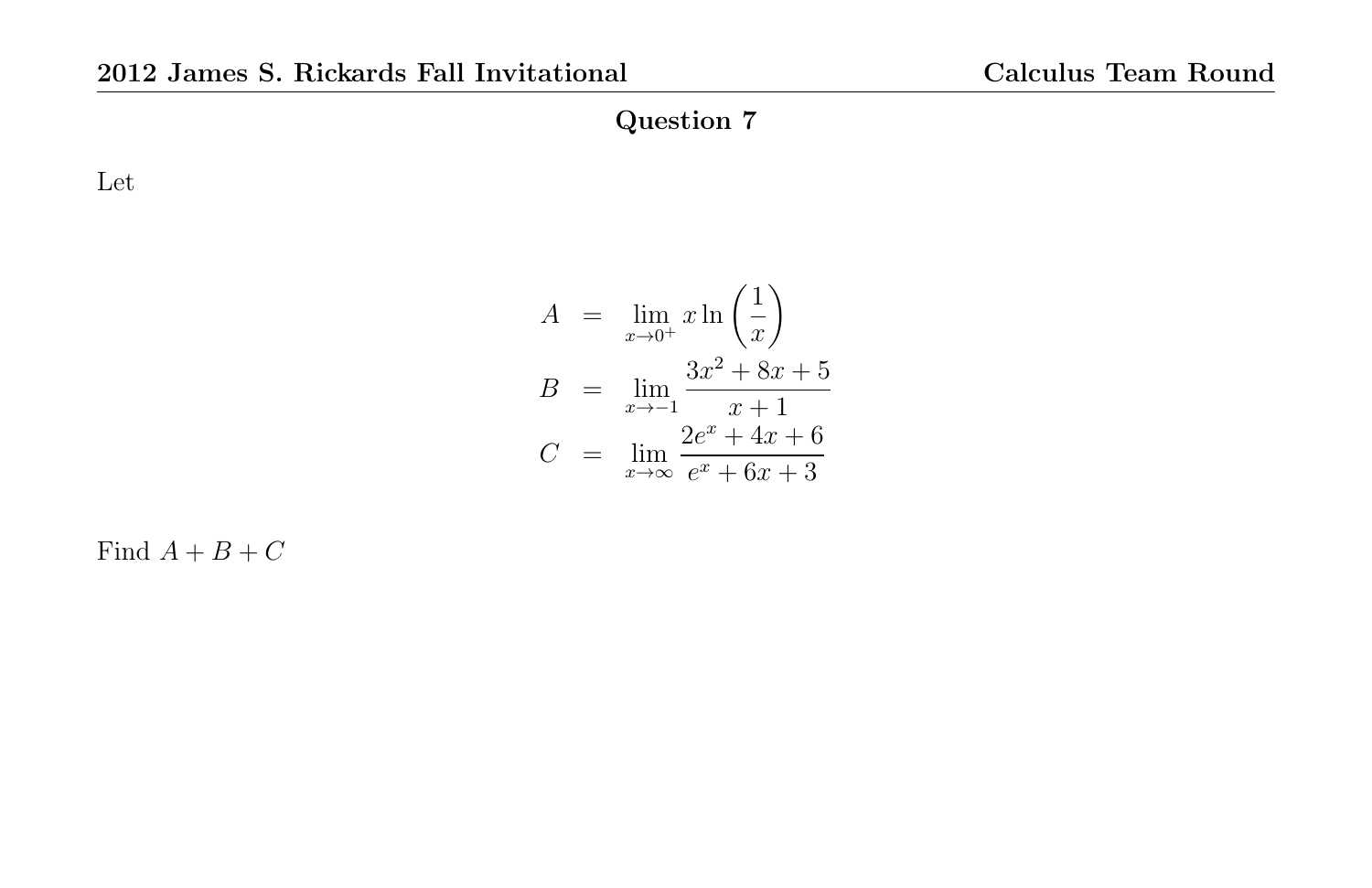List the letters of all statements below which are true. If none are true, answer "None."

- $A = A$  differential of a single-variable function is itself a function.
- $B =$  When using Newton's method to approximate a zero of a function, any value of the initial guess will converge to the same result.
- $C = \text{If } f(x)$  is any real-valued, single-variable, twice-differentiable function with domain R such that  $f(0) > 0$  and is concave down on its entire domain, then  $f(x)$  has at least one root.
- $D =$  All polynomials in one variable are infinitely differentiable with respect to that variable.
- $E = \text{If } f'(x) = g'(x)$  one some interval then  $f(x) = g(x) + C$  on that interval for some constant C.
- $F = A$  function has either a local minimum or local maximum wherever its derivative equals zero.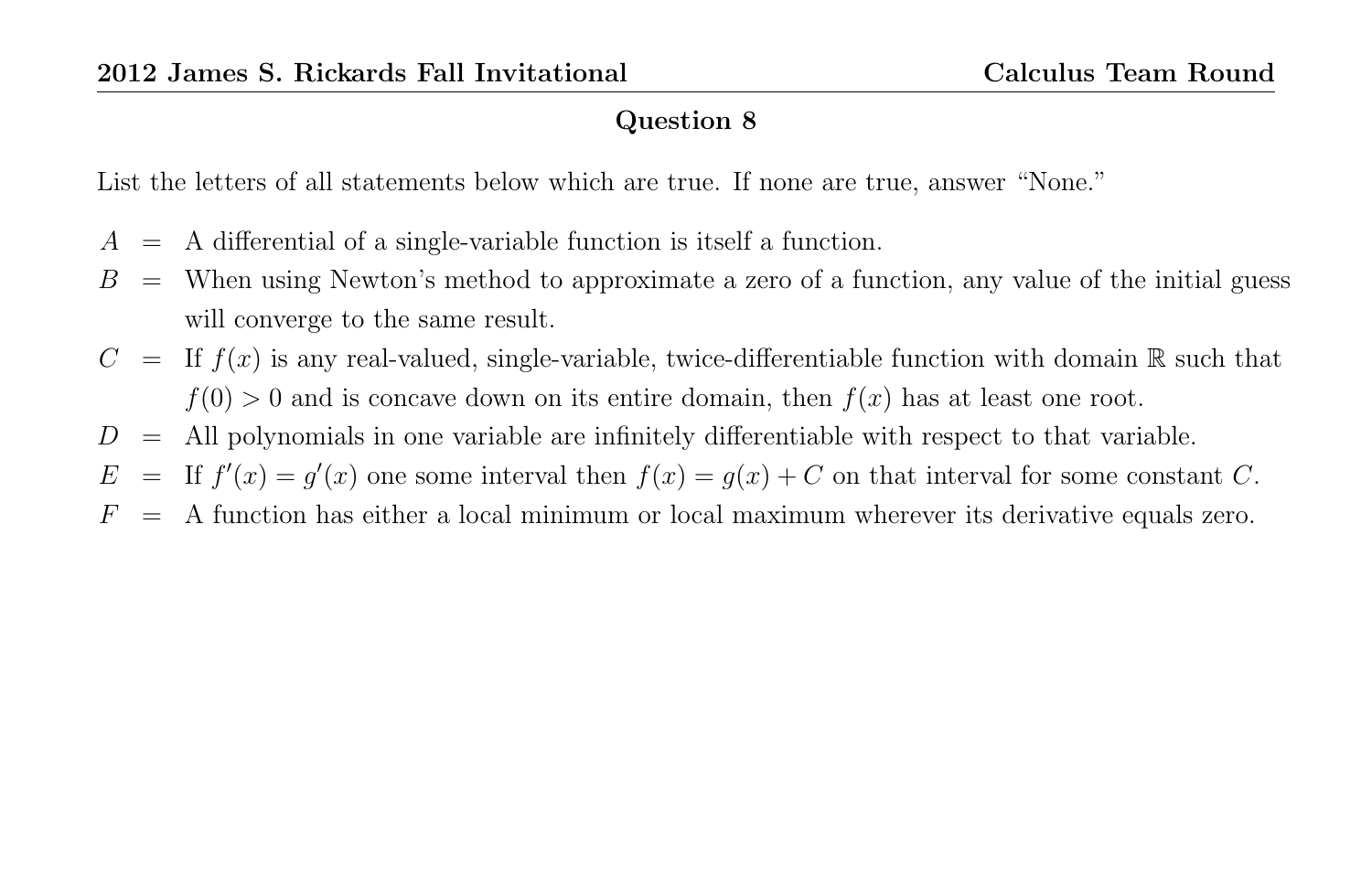Let

$$
A = f'\left(\frac{1}{2}\right), \text{ if } f(x) = \cos(4\cos^{-1}(x))
$$
  

$$
B = g'\left(\frac{1}{2}\right), \text{ if } g(x) = \sum_{n=1}^{\infty} nx^n \text{ for } -1 < x < 1.
$$

C = the slope of the line tangent to the curve  $(x-3)^2(x^2+y^2) = 4x^2$  at the point  $(2, 2)$ √ 3)

Find  $A + B + C$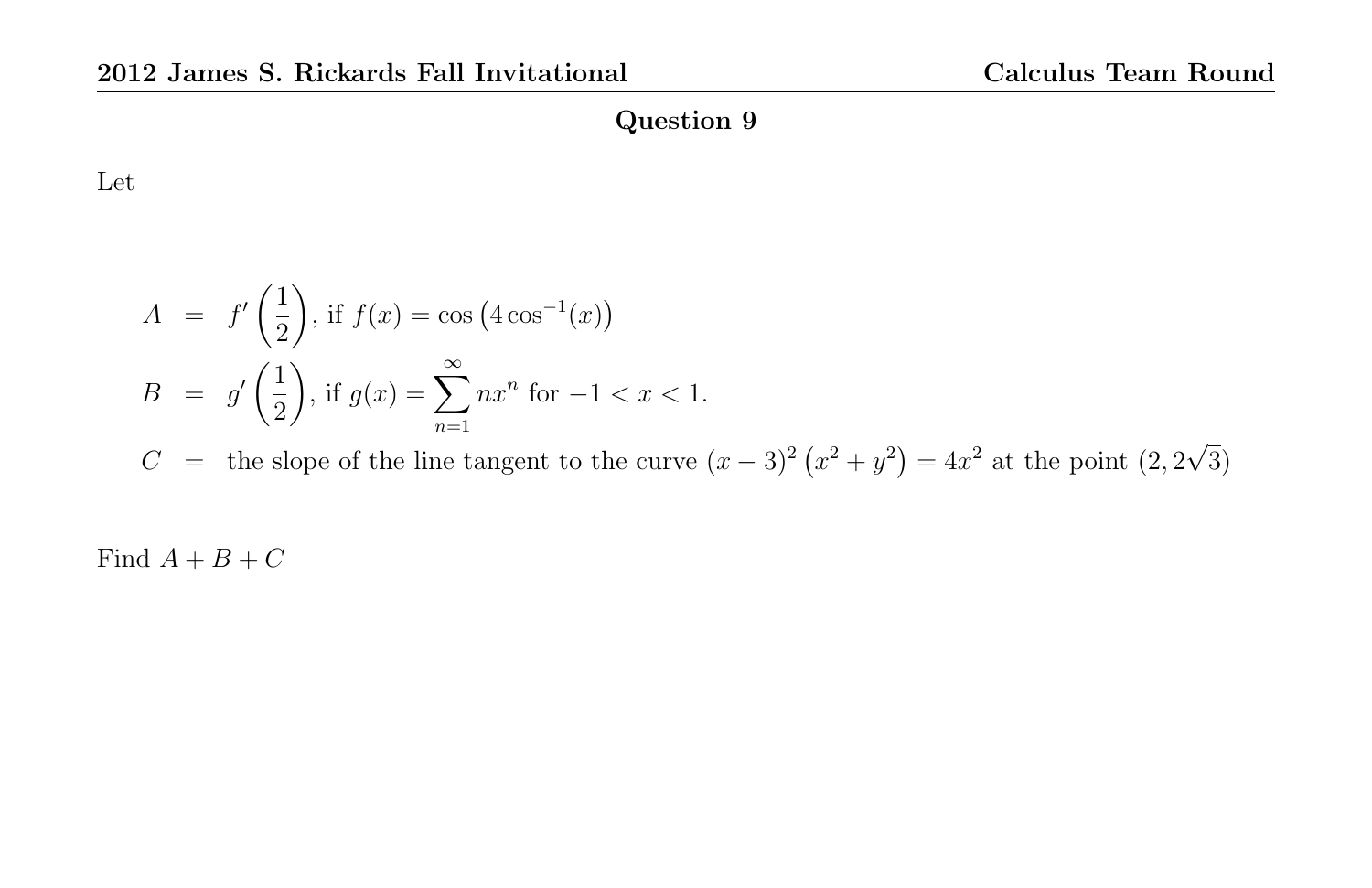A laser pointer, held at a constant position parallel to the ground, is rotating counterclockwise such that the resulting dot on a wall 10 feet away moves at a constant 3 ft/sec. A will be the the rate at which the laser pointer is turning in rad/sec when the dot is 20 feet away from the laser pointer.

By evaluating the following integral, find the value of  $k$ . B will be the value of  $k$ .

$$
\int_1^2 \frac{1}{x^3 + x} dx = \ln k
$$

Find  $AB^2$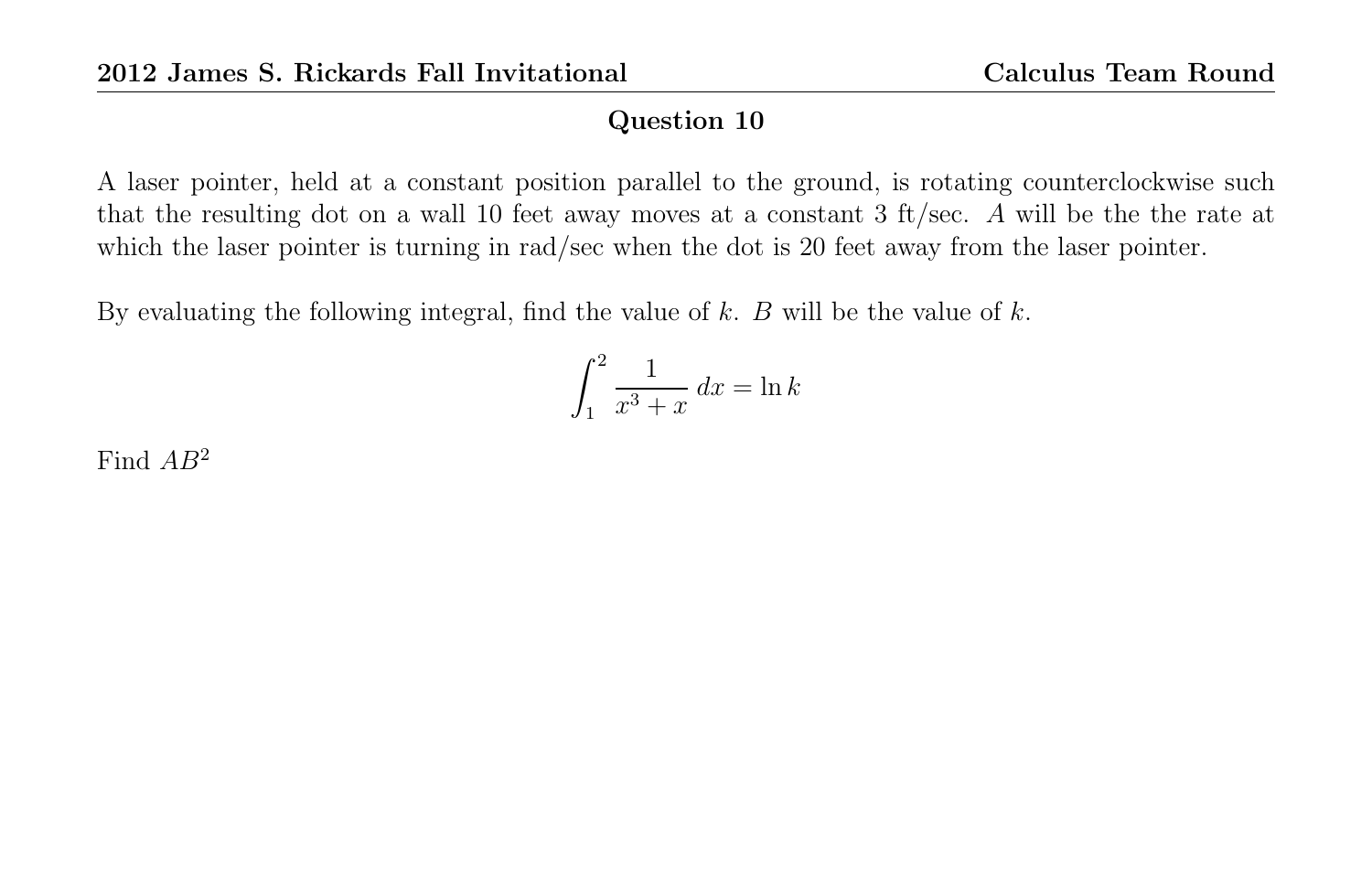Let  $p, q$  be real numbers, and let  $f(x)$  be a function such that

$$
f(x) = \begin{cases} x^2, & \text{if } x \le 1 \\ x^3 + px^2 + qx, & \text{if } x > 1 \end{cases}
$$

Then let

 $A = p + q$ , if  $f(x)$  is continuous  $B = q$ , if  $f(x)$  is differentiable

Find  $A + B$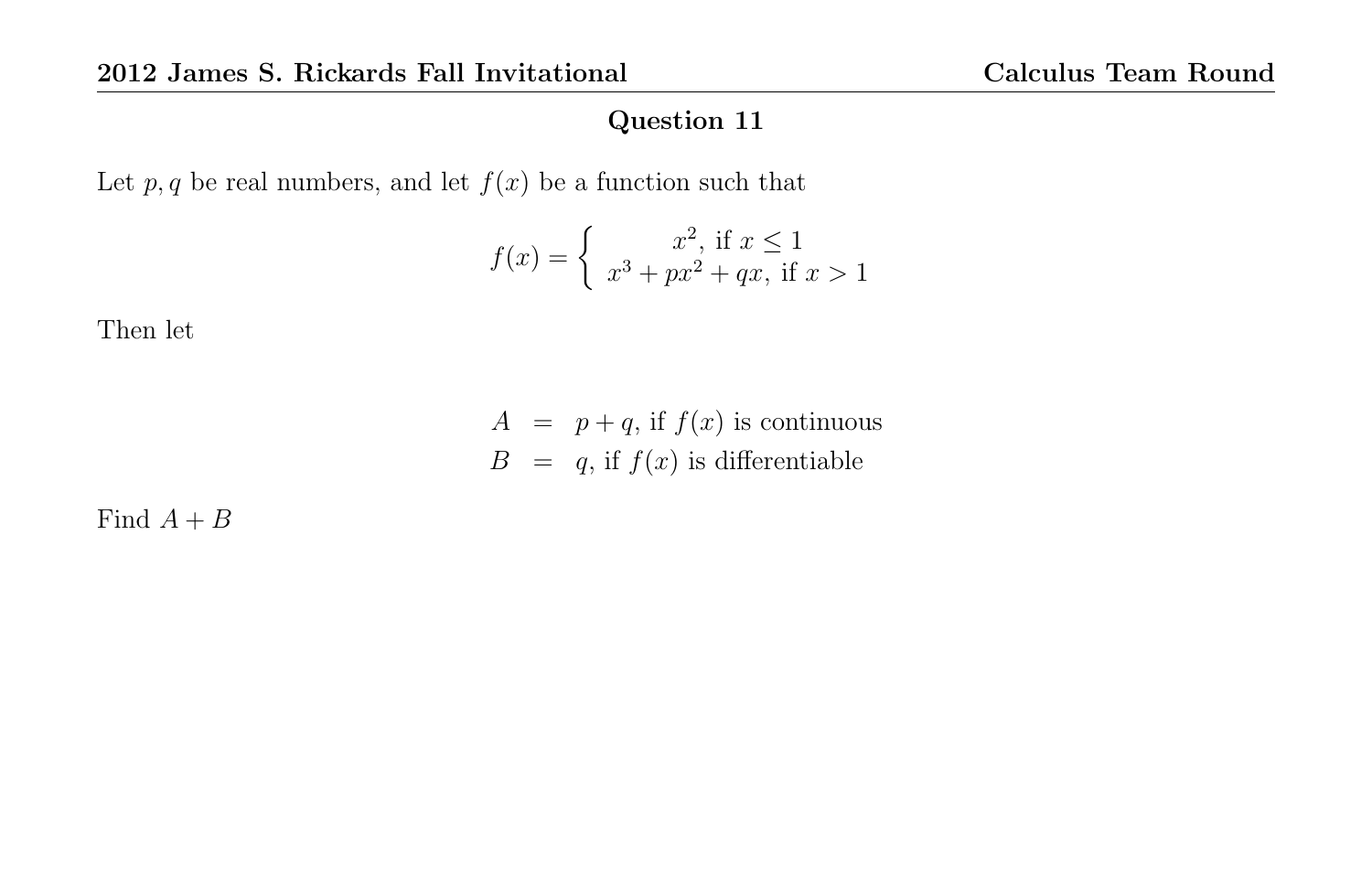Matt is pouring water into an initially empty cup in the shape of a cone at a constant rate of  $3\pi \text{ cm}^3/\text{sec}$ . The cone has a radius of 4 cm and height 20 cm. Let A be the rate at which the water level is rising in cm/sec after 15 seconds.

A constant force is applied to an initially resting object over a period of 20 seconds, at the end of which the object is traveling 100 meters/second. Assuming no friction, let  $B$  be the distance that the object traveled in meters during that period.

Find  $\frac{B}{4}$ A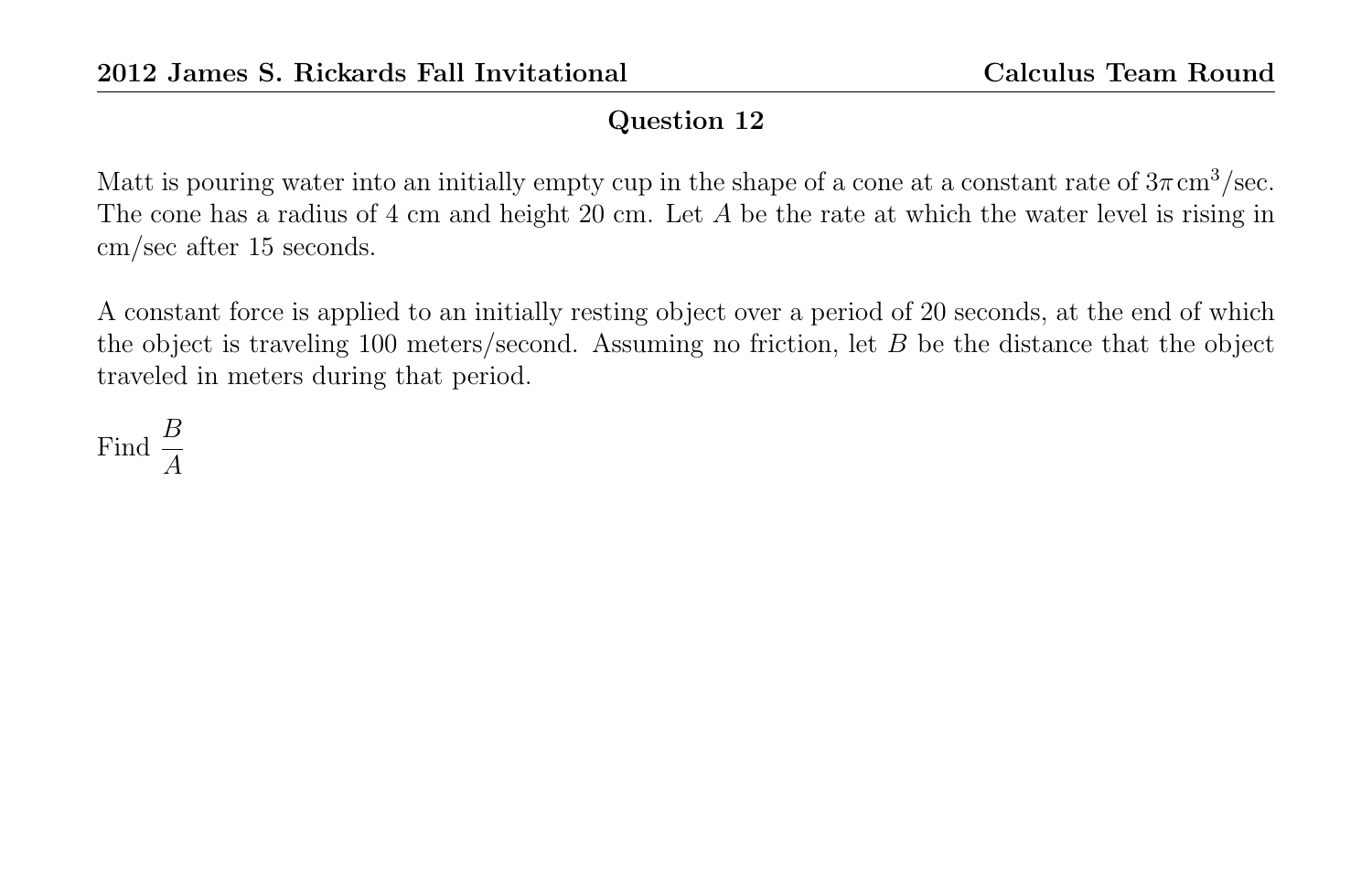If  $f(x)$  is a differentiable function such that  $f'(x) = 2f(x)$  and  $f(0) = 3$ , let  $A = f(5)$ .

If  $g(x)$  is a twice-differentiable function such that  $g''(x) = 1$ ,  $g'(0) = 2$ , and  $g(0) = 3$ , let  $B = g(5)$ .

If  $r(x)$  is a differentiable function such that  $r'(x) = -\sin x$  and  $r(0) = 3$ , let  $C = r\left(\frac{\pi}{2}\right)$ 3 .

Find  $A + 4BC$